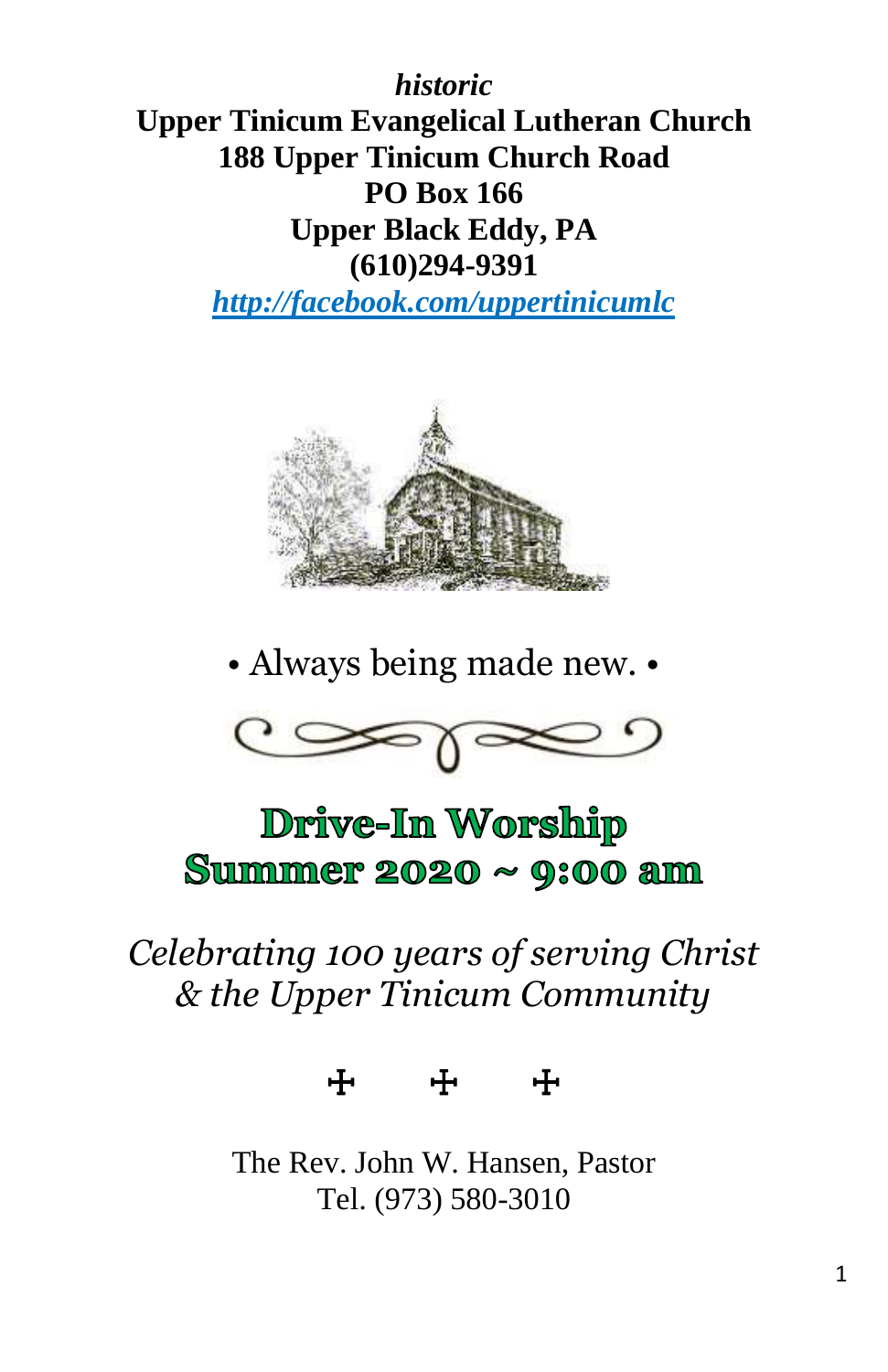#### **WEEKLY DRIVE-IN WORSHIP ~ 2020**

*• Please refer to the weekly Reading & Prayers insert. •*

## **PRELUDE**

## **WELCOME**

## **CONFESSION AND FORGIVENESS**

P Blessed be the holy Trinity,  $\pm$  one God, whose steadfast love is everlasting. whose faithfulness endures from generation to generation.

**C Amen.**

P Trusting in the mercy of God, let us confess our sin. *Silence is kept for reflection.*

P Reconciling God,

**C we confess that we do not trust your abundance, and we deny your presence in our lives. We place our hope in ourselves and rely on our own efforts. We fail to believe that you provide enough for all. We abuse your good creation for our own benefit. We fear difference and do not welcome others as you have welcomed us. We sin in thought, word, and deed. By your grace, forgive us; through your love, renew us; and in your Spirit, lead us; so that we may live and serve you in newness of life. Amen.** P Beloved of God, by the radical abundance of divine mercy we have peace with God through  $+$  Christ Jesus, through whom we have obtained grace upon grace. Our sins are forgiven. Let us live now in hope. For hope does not disappoint, because God's love has been poured into our hearts through the Holy Spirit.

**C Amen.**

#### **OPENING HYMN** (see insert)

#### **GREETING**

- P The grace of or Lord Jesus Christ, the love of God and the communion of the Holy Spirit be with you all,
- **C And also with you.**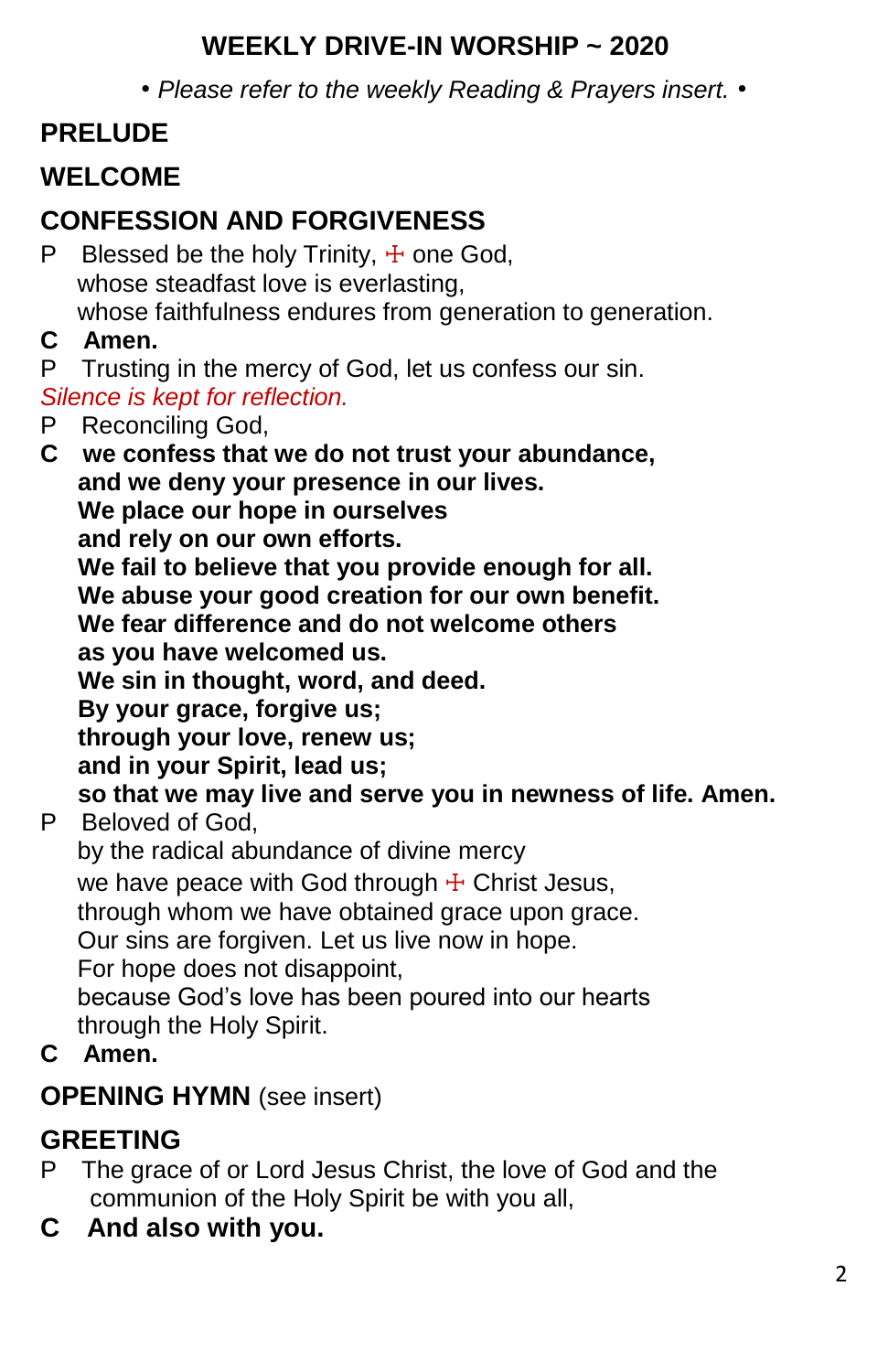#### **THE PRAYER OF THE DAY**

P Let us pray: (see insert)

**C Amen.**

**FIRST READING** (see insert)

**PSALM** (see insert)

**SECOND READING** (see insert)

**GOSPEL** (see insert)

**MEDITATION** ~ *Pastor Hansen or Video*

**HYMN OF THE DAY** (see insert)

### **THE APOSTLES CREED**

**C I believe in God, the Father almighty, creator of heaven and earth.**

 **I believe in Jesus Christ, his only Son, our Lord. He was conceived by the power of the Holy Spirit and born of the virgin Mary. He suffered under Pontius Pilate, was crucified, died, and was buried.**

- **He descended into hell.\* On the third day he rose again. He ascended into heaven, and is seated at the right hand of the Father. He will come again to judge the living and the dead.**
- **I believe in the Holy Spirit, the holy catholic Church, the communion of saints, the forgiveness of sins, the resurrection of the body, and the life everlasting. Amen**

#### **PRAYERS OF INTERCESSION**

(see insert)

## **LORD'S PRAYER**

- P Gathered into one by the Holy Spirit, let us pray as Jesus taught us.
- **C Our Father, who art in heaven, hallowed be thy name, thy kingdom come, thy will be done, on earth as it is in heaven.**

 **Give us this day our daily bread; and forgive us our trespasses, as we forgive those who trespass against us; and lead us not into temptation, but deliver us from evil. For thine is the kingdom, and the power, and the glory, forever and ever. Amen.**